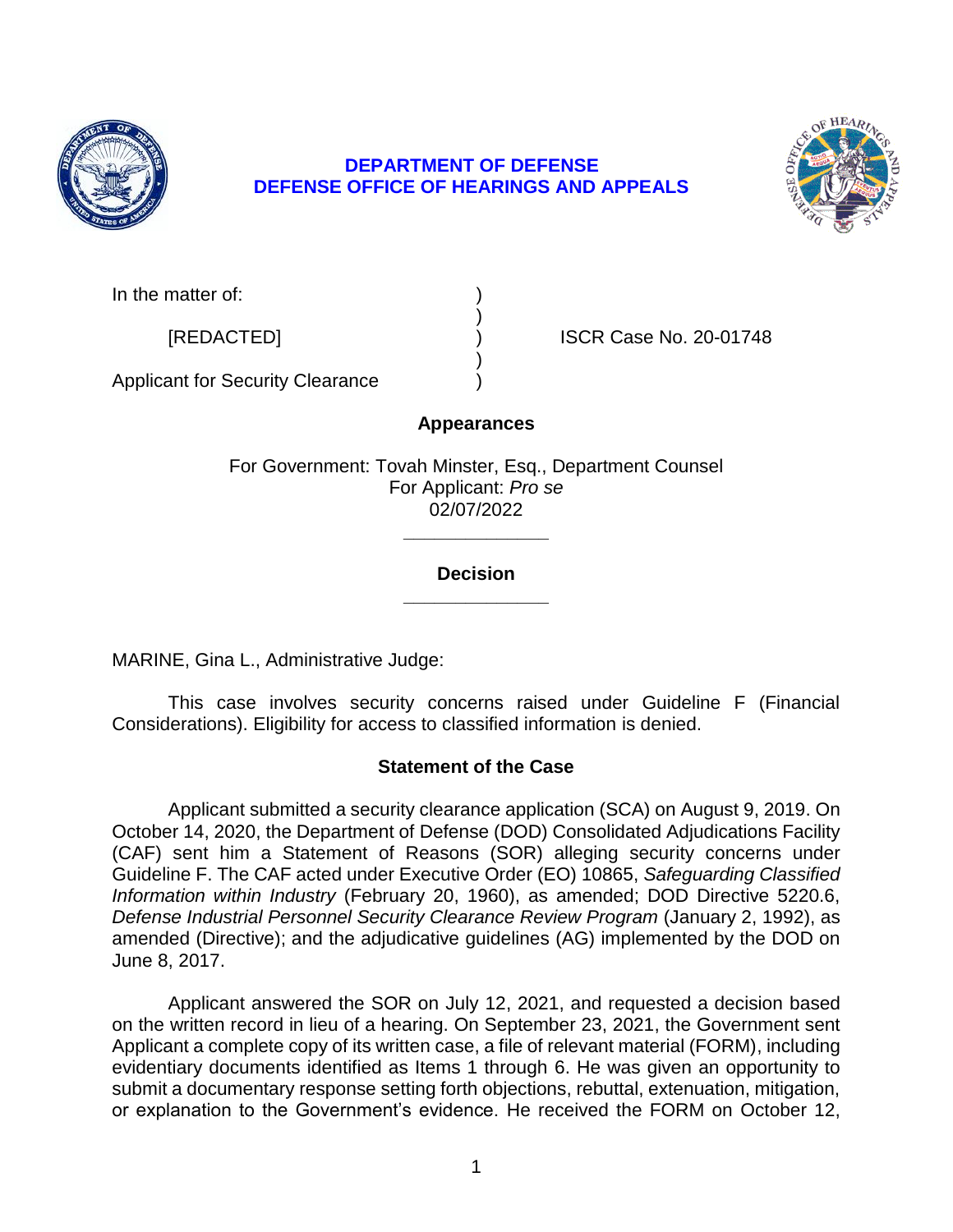2021, and did not respond to the FORM or object to the Government's evidence. Items 1 and 2 contain the pleadings in the case. Items 3 through 6 are admitted into evidence. The case was assigned to me on January 7, 2022.

# **Findings of Fact**

 Applicant, age 52, married his second wife in 2017. He divorced his first wife of 23 years in 2016. He has four children of his first marriage, three adults and one minor. He indicated in the record. He has been employed by a defense contractor as an application developer since 2010, when his initial security clearance was granted. He was previously has four adult stepchildren of his second marriage. His educational history was not employed by another employer as a programmer from 2004 through 2010. (Item 3)

 The SOR alleged 16 delinquent debts totaling \$47,715, including two federal income tax accounts totaling \$9,929, nine federal student loan accounts totaling \$35,086, three medical accounts totaling \$1,506, and two consumer accounts totaling \$1,194. In his SOR answer, Applicant admitted each alleged debt. (Items 1, 2)

 Applicant attributed his delinquent debts to his 2016 divorce and 2017 marriage. He stated: "My life was turned upside down during those couple of years. Some things slipped through the cracks during that time. It's not an excuse." He did not proffer any details concerning his income or expense history. (Item 3 at 34, 36)

In his August 2019 SCA, Applicant addressed the debts alleged in SOR ¶¶ 1.e though 1.p, but not the debts alleged in SOR ¶¶ 1.a through 1.d. He planned to contact the creditor "within the next couple of months" to resolve the medical debt alleged in SOR ¶ 1.e, which he attributed to treatment for one of his children. He was "working with the IRS to get everything paid and current," and planned to take out a personal loan to pay his tax debt if the IRS did not accept a payment plan. He maintained that he was not aware of his student loan debt until he received a letter from his lender that his balance had been paid via a wage garnishment. He claimed that he had neither noticed that his wages had been garnished nor received any notification of the garnishments until he reviewed his pay stubs upon receipt of that letter. He verified the garnishments, but did not indicate the amount garnished. He acknowledged that there remained a balance owed, and planned to contact the collection agency to whom the U.S. Department of Education had transferred the accounts to set up a payment arrangement. (Item 3 at 34- 40)

 Applicant asserted in his August 2019 SCA that he had been rebuilding his credit and paying off his debt "on [his] own," but planned to look into working with a credit counseling service to help "maximize" his and his wife's credit scores so that they could buy a home in 2019. He maintained that his credit score had gone up 115 points and that he was using only two credit cards, the balances of which he paid in full each month. His January 2021 credit report showed two active credit cards in current status with minimal balances, but no mortgage account. It also revealed a reduced balance of \$803 for the consumer debt alleged in SOR ¶ 1.a (\$1,105), and higher balances for each of the student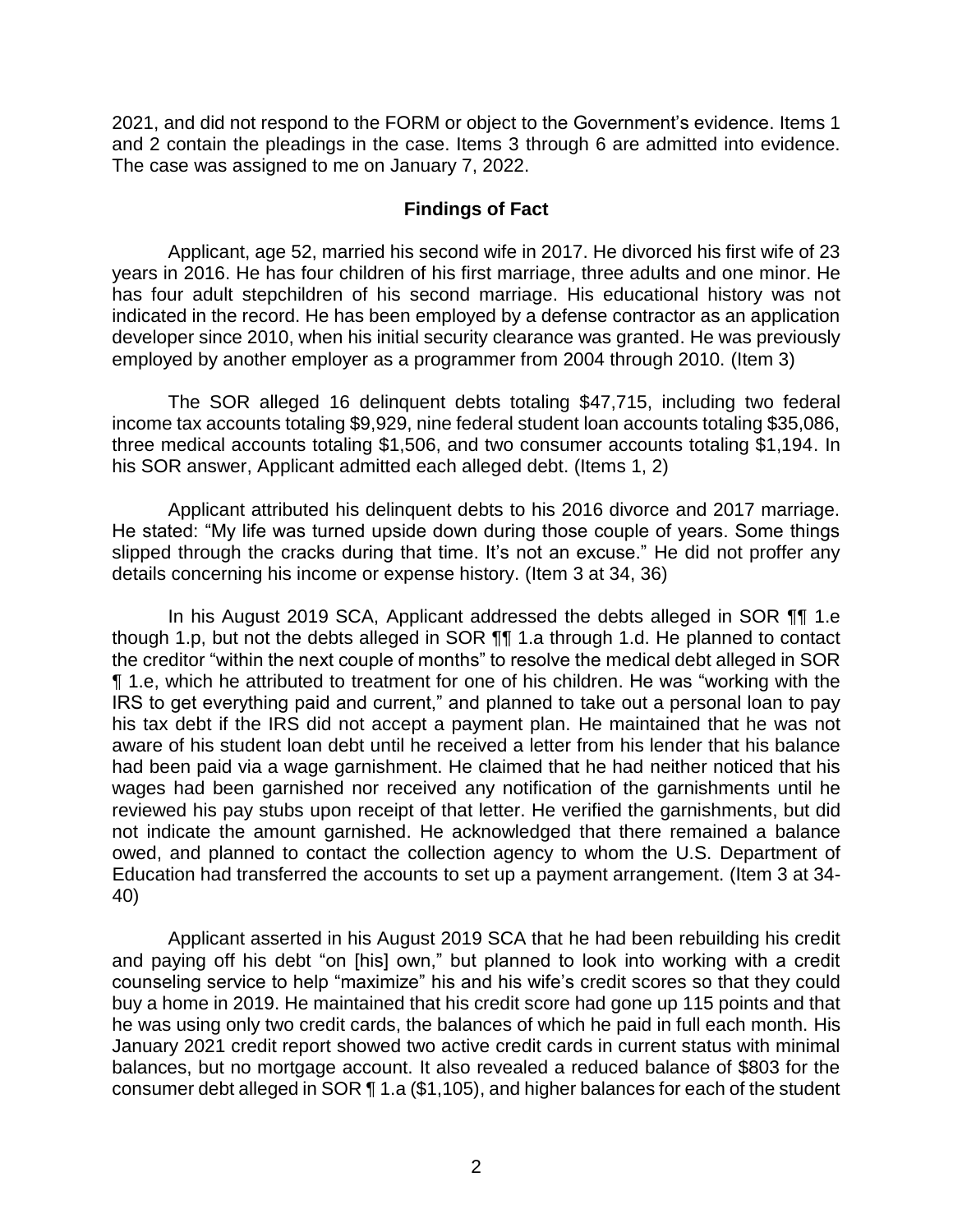loan debts alleged in SOR 11 1.f through 1.n, which then totaled \$35,928. The debts alleged in SOR ¶¶ 1.b through 1.e did not appear in the credit report. (Item 3 at 36)

 In about November 2019, Applicant engaged the services of debt resolution company to assist him with resolving his tax and student loan debts. He provided copies of related disclosure forms and email correspondence, dated November 2019. However, he did not proffer any details about the progress, if any, he made on resolving those debts either through the debt resolution company or otherwise. (Item 4)

 Applicant was disciplined by his employer in 2016 for violating the terms of his company credit card. He charged approximately \$2,000 on the card, which was apparently not authorized by his company. He stated: "I was going through a divorce. I had put travel expenses on the card. My ex wife [*sic*] cleaned out the bank account, so I was unable to pay it when it was due." He paid the balance due eventually, just not on time. His employer revoked his credit card as a result. (Item 3 at 35-36, 38-39).

#### **Policies**

 "[N]o one has a 'right' to a security clearance." (*Department of the Navy v. Egan*, 484 U.S. 518, 528 (1988)). As Commander in Chief, the President has the authority to "control access to information bearing on national security and to determine whether an individual is sufficiently trustworthy to have access to such information." (*Egan* at 527). The President has authorized the Secretary of Defense or his designee to grant applicants eligibility for access to classified information "only upon a finding that it is clearly consistent with the national interest to do so." (EO 10865 § 2)

 Eligibility for a security clearance is predicated upon the applicant meeting the criteria contained in the AG. These guidelines are not inflexible rules of law. Instead, recognizing the complexities of human behavior, an administrative judge applies these guidelines in conjunction with an evaluation of the whole person. An administrative administrative judge must consider all available and reliable information about the person, judge's overarching adjudicative goal is a fair, impartial, and commonsense decision. An past and present, favorable and unfavorable.

 The Government reposes a high degree of trust and confidence in persons with access to classified information. This relationship transcends normal duty hours and endures throughout off-duty hours. Decisions include, by necessity, consideration of the possible risk that the applicant may deliberately or inadvertently fail to safeguard classified information. Such decisions entail a certain degree of legally permissible extrapolation about potential, rather than actual, risk of compromise of classified information.

 Clearance decisions must be made "in terms of the national interest and shall in no sense be a determination as to the loyalty of the applicant concerned." (EO 10865 § 7). Thus, a decision to deny a security clearance is merely an indication the applicant has not met the strict guidelines the President and the Secretary of Defense have established for issuing a clearance.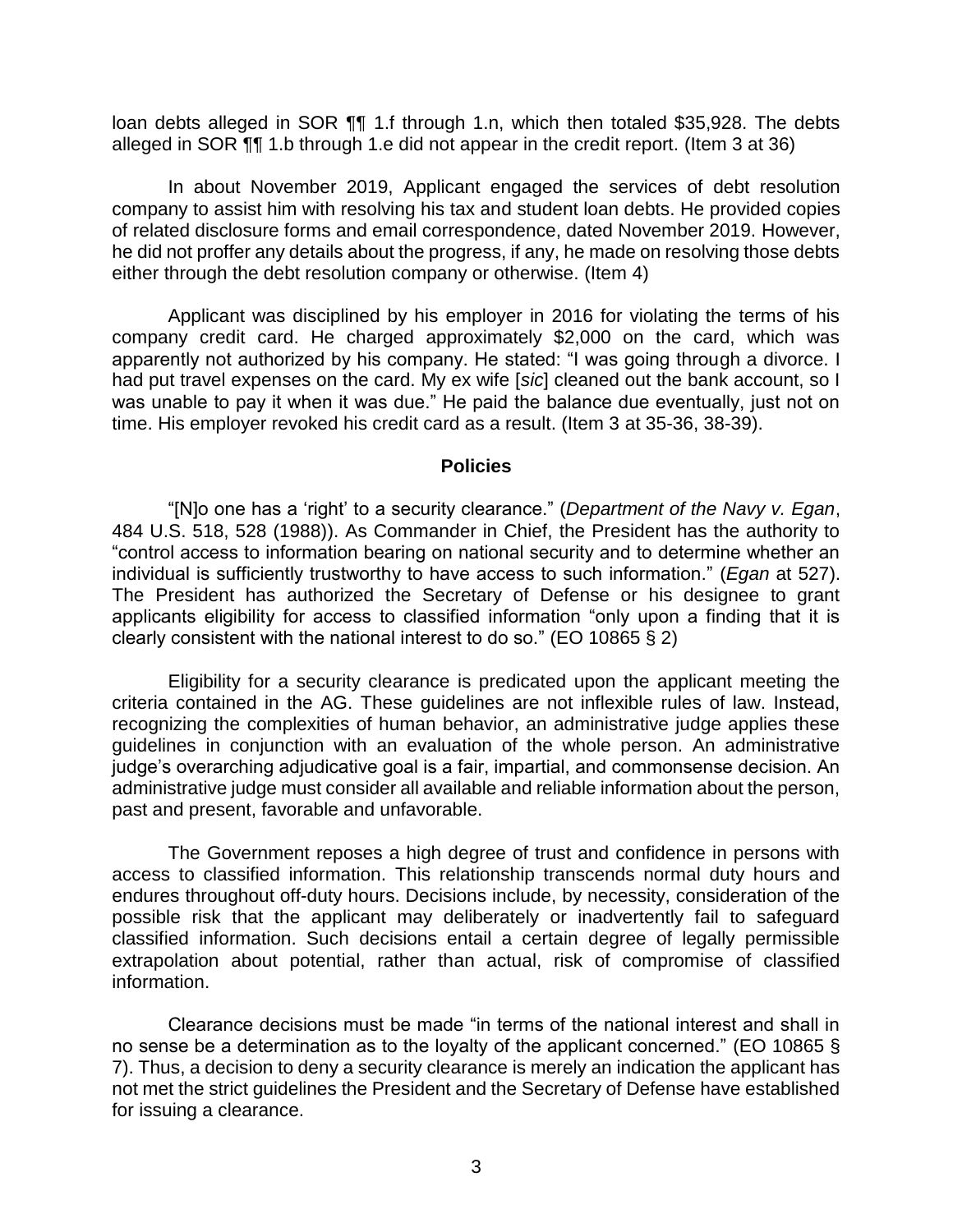Initially, the Government must establish, by substantial evidence, conditions in the personal or professional history of the applicant that may disqualify the applicant from being eligible for access to classified information. The Government has the burden of establishing controverted facts alleged in the SOR. (*Egan*, 484 U.S. at 531). "Substantial evidence" is "more than a scintilla but less than a preponderance." (*See v. Washington Metro. Area Transit Auth.*, 36 F.3d 375, 380 (4th Cir. 1994)). The guidelines presume a nexus or rational connection between proven conduct under any of the criteria listed therein and an applicant's security suitability. ISCR Case No. 15-01253 at 3 (App. Bd. Apr. 20, 2016). Once the Government establishes a disqualifying condition by substantial evidence, the burden shifts to the applicant to rebut, explain, extenuate, or mitigate the facts. (Directive ¶ E3.1.15). An applicant has the burden of proving a mitigating condition, and the burden of disproving it never shifts to the Government. (ISCR Case No. 02-31154 at 5 (App. Bd. Sep. 22, 2005))

An applicant "has the ultimate burden of demonstrating that it is clearly consistent with the national interest to grant or continue his security clearance." (ISCR Case No. 01- 20700 at 3 (App. Bd. Dec. 19, 2002)). "[S]ecurity clearance determinations should err, if they must, on the side of denials." (*Egan*, 484 U.S. at 531; AG ¶ 2(b))

#### **Analysis**

# **Guideline F: Financial Considerations**

The concern under this quideline is set out in AG ¶ 18:

Failure to live within one's means, satisfy debts, and meet financial obligations may indicate poor self-control, lack of judgment, or unwillingness to abide by rules and regulations, all of which can raise questions about an individual's reliability, trustworthiness, and ability to protect classified or sensitive information. Financial distress can also be caused or exacerbated by, and thus can be a possible indicator of, other issues of personnel security concern such as excessive gambling, mental health conditions, substance misuse, or alcohol abuse or dependence. An individual who is financially overextended is at greater risk of having to engage in illegal or otherwise questionable acts to generate funds . . . .

 This concern is broader than the possibility that a person might knowingly compromise classified information to raise money. It encompasses concerns about a person's self-control, judgment, and other qualities essential to protecting classified information. A person who is financially irresponsible may also be irresponsible, unconcerned, or negligent in handling and safeguarding classified information. (ISCR Case No. 11-05365 at 3 (App. Bd. May 1, 2012))

 The record establishes the following two disqualifying conditions under this guideline: AG ¶ 19(a) (inability to satisfy debts); and AG ¶ 19(c) (a history of not meeting financial obligations).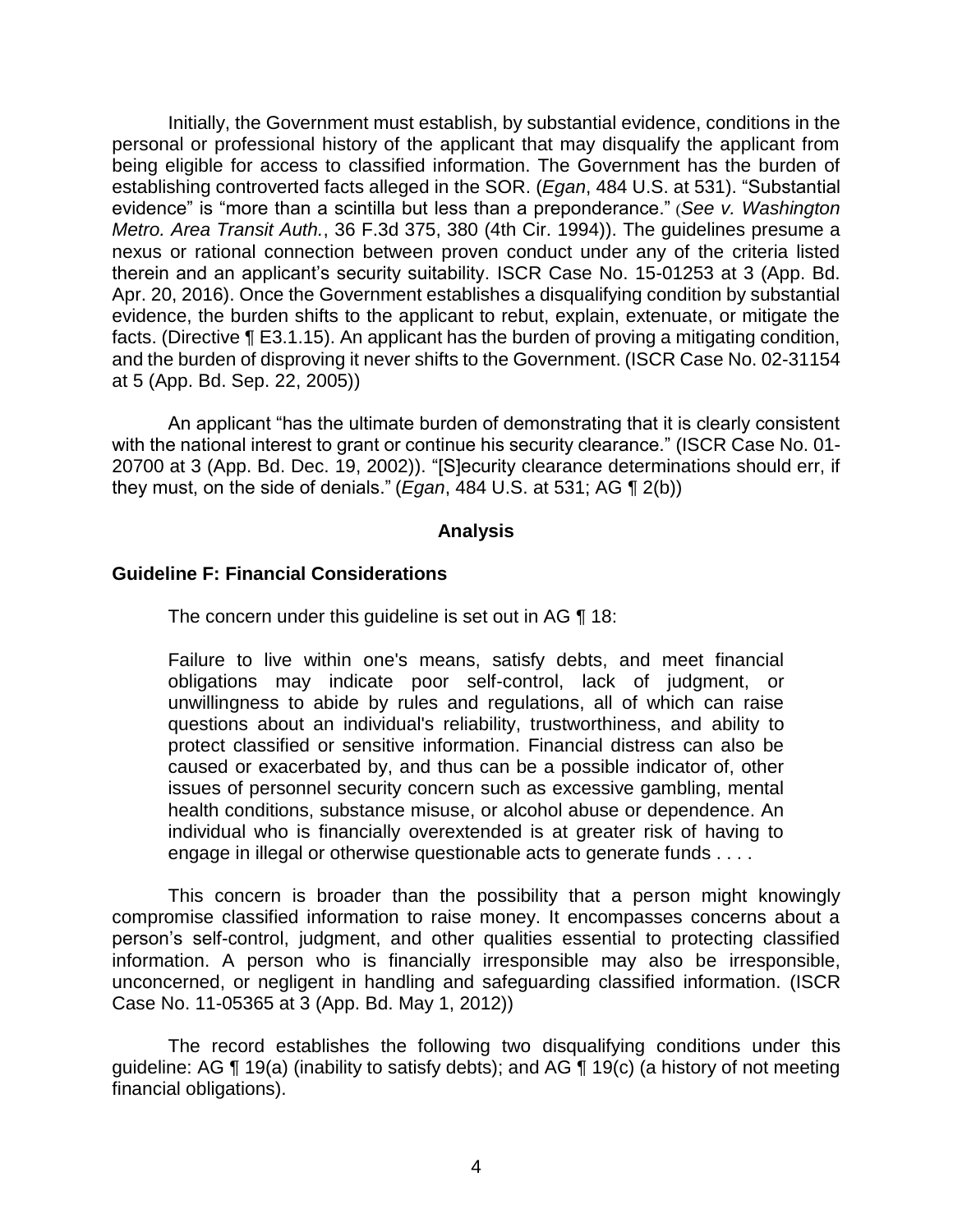Having considered all of the factors set forth in AG ¶ 20 that could mitigate the concern under this guideline, I find the following relevant:

AG ¶ 20(a): the behavior happened so long ago, was so infrequent, or occurred under such circumstances that it is unlikely to recur and does not cast doubt on the individual's current reliability, trustworthiness, or good judgment;

AG ¶ 20(b): the conditions that resulted in the financial problem were largely beyond the person's control (e.g., loss of employment, a business clear victimization by predatory lending practices, or identity theft), and the downturn, unexpected medical emergency, a death, divorce or separation, individual acted responsibly under the circumstances;

AG ¶ 20(d): the individual initiated and is adhering to a good-faith effort to repay overdue creditors or otherwise resolve debts; and

AG ¶ 20(g): the individual has made arrangements with the appropriate tax authority to file or pay the amount owed and is in compliance with those arrangements.

Applicant's delinquent debts appear to have largely resulted from circumstances beyond his control. I credit him with the reduced balance of the debt alleged in SOR ¶ 1.a. I also give him credit for initiating action to resolve his student loan and tax debts in November 2019, well before issuance of the SOR. However, without documentary proof, I am unable to conclude that he made any progress with resolving his debts either through the debt resolution company or otherwise.

 Applicant failed to meet his burden to establish mitigation because he did not provide sufficient documentary evidence to corroborate his actions to resolve his debts, adhering to good-faith efforts to resolve his debts or otherwise acted responsibly to address his debts; that he is able to repay his debts; and that his indebtedness is not likely to recur. He demonstrated poor judgment by using his company credit card in an manner not authorized. Collectively, these factors leave me with doubts about Applicant's mitigated the Guideline F concerns at this time. AG  $\P\P$  20 (a), (b), (d), and (g) are not or to establish his income and expense history. I am unable to conclude that Applicant is current reliability, trustworthiness, and good judgment. Thus, I find that he has not established.

#### **Whole-Person Analysis**

 Under AG ¶ 2(c), the ultimate determination of whether the granting or continuing of national security eligibility is clearly consistent with the interests of national security must be an overall commonsense judgment based upon careful consideration of the adjudicative guidelines, each of which is to be evaluated in the context of the whole person. An administrative judge should consider the nine adjudicative process factors listed at AG ¶ 2(d):